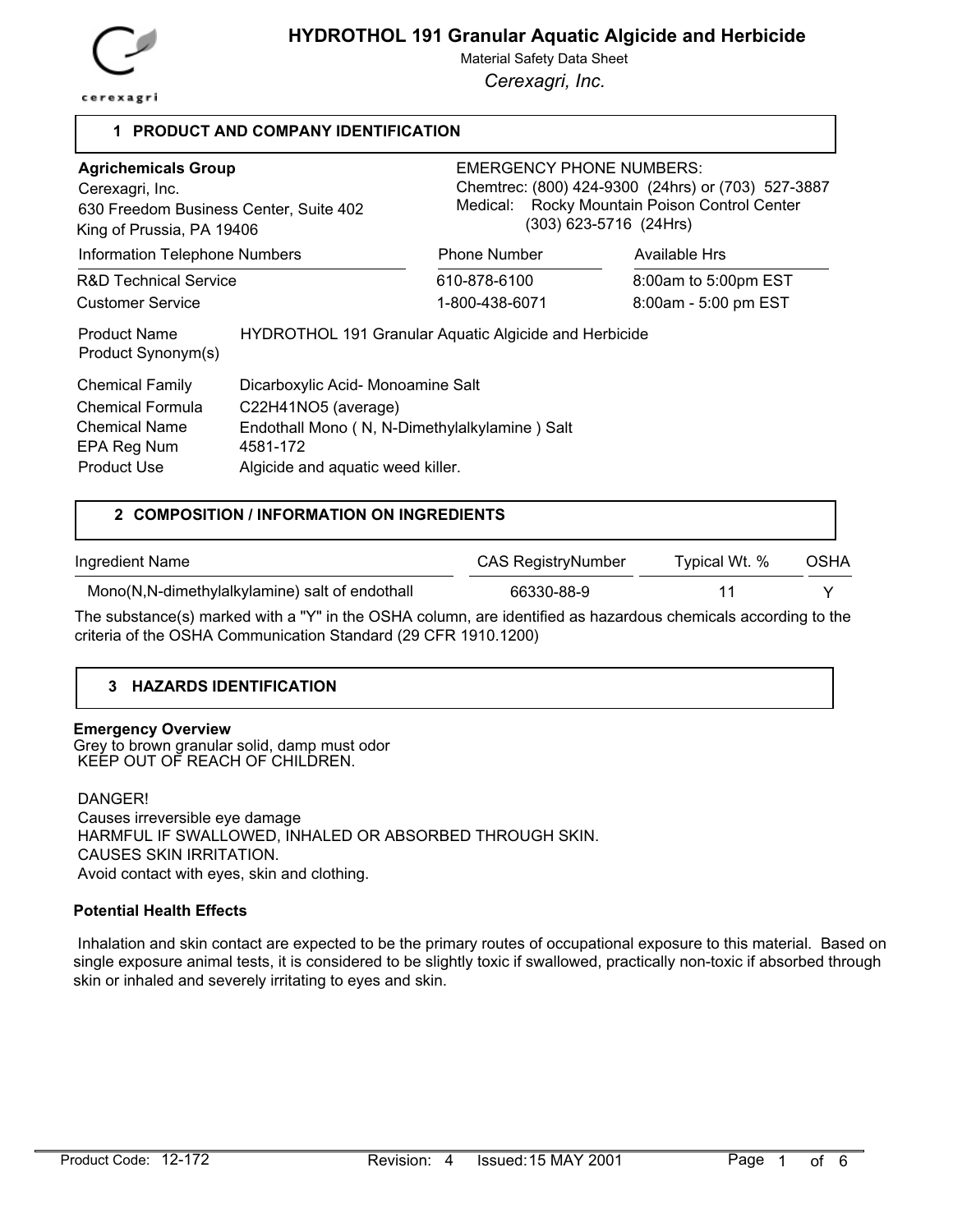

### **4 FIRST AID MEASURES**

IF IN EYES, Hold eyelids open and flush with a steady, gentle stream of water for 15 minutes. Get medical attention.

IF ON SKIN, immediately flush with plenty of water. Remove contaminated clothing and shoes. Get medical attention. Wash clothing before reuse. Thoroughly clean shoes before reuse.

IF SWALLOWED, Call a doctor or get medical attention. Do not induce vomiting or give anything by mouth to an unconscious person. Drink promptly a large quantity of milk, egg whites, gelatin solution, or if these are not available, drink large quantities of water. Avoid alcohol.

| <b>FIRE FIGHTING MEASURES</b>        |            |  |  |  |
|--------------------------------------|------------|--|--|--|
| <b>Fire and Explosive Properties</b> |            |  |  |  |
| Auto Ignition Tomporaturo            | <b>NIA</b> |  |  |  |

| <b>Auto-Ignition Temperature</b> | N/A |                           |
|----------------------------------|-----|---------------------------|
| Flash Point                      | N/A | <b>Flash Point Method</b> |
| Flammable Limits- Upper          | N/A |                           |
| Lower                            | N/A |                           |
|                                  |     |                           |

### **Extinguishing Media**

Use water spray, carbon dioxide, foam or dry chemical.

### **Fire Fighting Instructions**

 Fire fighters and others who may be exposed to products of combustion should wear full fire fighting turn out gear (full Bunker Gear) and self-contained breathing apparatus (pressure demand NIOSH approved or equivalent). Fire fighting equipment should be thoroughly decontaminated after use.

### **Fire and Explosion Hazards**

None known.

## **6 ACCIDENTAL RELEASE MEASURES**

#### **In Case of Spill or Leak**

 Contain spill. Sweep or scoop up and remove to suitable container. Flush with water. Prevent spilled product from entering sewers or natural water. Consult a regulatory specialist to determine appropriate state or local reporting requirements, for assistance in waste characterization and/or hazardous waste disposal and other requirements listed in pertinent environmental permits.

### **7 HANDLING AND STORAGE**

### **Handling**

Do not breathe dust.

 Use only with adequate ventilation. Do not get in eyes, on skin or on clothing. Keep container closed. Empty container may contain hazardous residues. Wash thoroughly after handling.

## **Storage**

 Do not store in a manner where cross-contamination with pesticides, fertilizers, food or feed could occur. Store in a cool, dry place.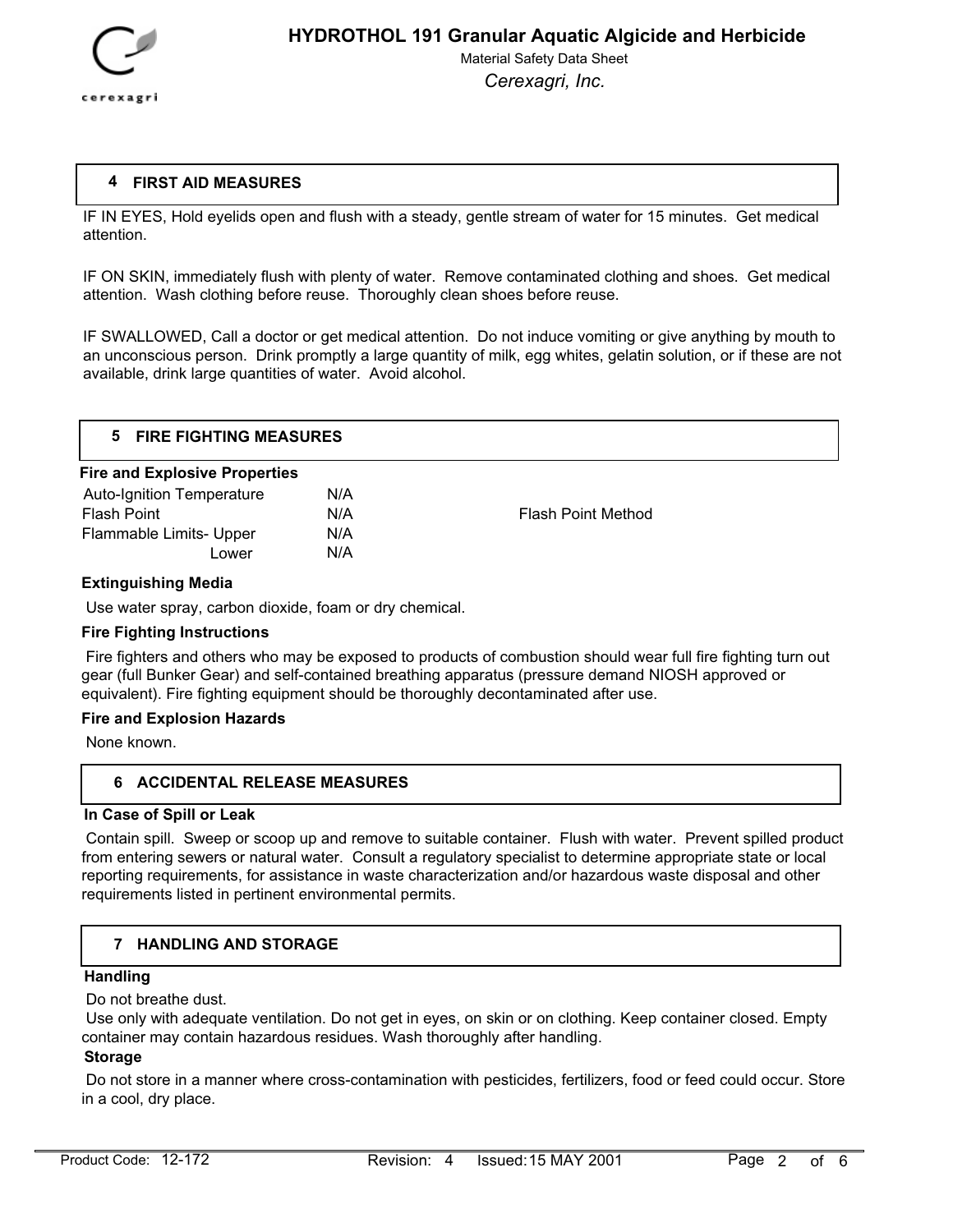

### **7 HANDLING AND STORAGE**

## **8 EXPOSURE CONTROLS / PERSONAL PROTECTION**

#### **Engineering Controls**

 Investigate engineering techniques to reduce exposures. Provide ventilation if necessary to minimize exposures. If practical, use local mechanical exhaust ventilation at sources of air contamination such as open process equipment. Consult ACGIH ventilation manual or NFPA Standard 91 for design of exhaust systems.

#### **Eye / Face Protection**

 Where there is potential for eye contact, wear chemical goggles and have eye flushing equipment immediately available.

#### **Skin Protection**

 Minimize skin contamination by following good industrial hygiene practice. Wearing rubber gloves is recommended. Wash hands and contaminated skin thoroughly after handling.

#### **Respiratory Protection**

 Where airborne exposure is likely, use NIOSH approved respiratory protection equipment appropriate to the material and/or its components. If exposures cannot be kept at a minimum with engineering controls, consult respirator manufacturer to determine appropriate type equipment for a given application. Observe respirator use limitations specified by NIOSH or the manufacturer. For emergency and other conditions where there may be a potential for significant exposure, use an approved full face positive-pressure, self-contained breathing apparatus or positive-pressure airline with auxiliary self-contained air supply. Respiratory protection programs must comply with 29 CFR § 1910.134.

#### **Airborne Exposure Guidelines for Ingredients**

The components of this product have no established Airborne Exposure Guidelines

-Only those components with exposure limits are printed in this section.

-Skin contact limits designated with a "Y" above have skin contact effect. Air sampling alone is insufficient to accurately quantitate exposure. Measures to prevent significant cutaneous absorption may be required.

-ACGIH Sensitizer designator with a value of "Y" above means that exposure to this material may cause allergic reactions.

-WEEL-AIHA Sensitizer designator with a value of "Y" above means that exposure to this material may cause allergic skin reactions.

### **9 PHYSICAL AND CHEMICAL PROPERTIES**

| Appearance/Odor         | Grey to brown granular solid, damp must odor |
|-------------------------|----------------------------------------------|
| pH                      | 4.6 (1% aqueous solution)                    |
| <b>Specific Gravity</b> | NА                                           |
| Vapor Pressure          | 2.09 X10-5 mmHg @25C (Endothal monosalt)     |
| Vapor Density           | <b>NA</b>                                    |
| <b>Melting Point</b>    | NE.                                          |
| <b>Freezing Point</b>   | NA.                                          |
| <b>Boiling Point</b>    | NA.                                          |
| Solubility In Water     | Disperse in water                            |
| <b>Evaporation Rate</b> | <b>NA</b>                                    |
| <b>Percent Volatile</b> | NA.                                          |
| <b>SCAQMD VOC</b>       | 11.5%                                        |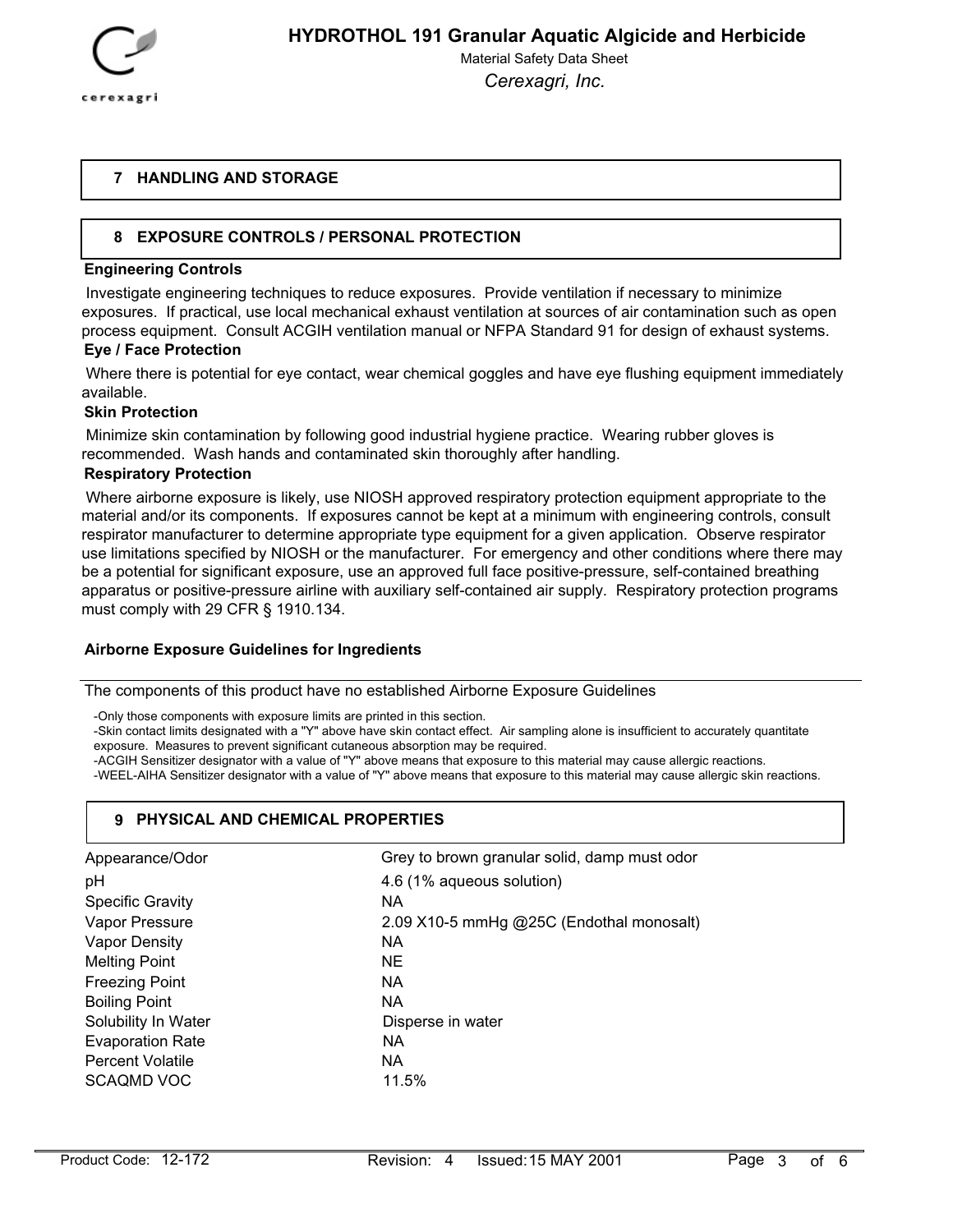

### **10 STABILITY AND REACTIVITY**

### **Stability**

This material is chemically stable under normal and anticipated storage and handling conditions.

#### **Hazardous Polymerization**

Does not occur.

#### **Incompatibility**

Materials that react with water.

#### **Hazardous Decomposition Products**

Extreme temperatures may convert endothall product to endothall anhydride, a strong vesiccant, causing blistering of eyes, mucous membranes, and skin. (see section 16)

## **11 TOXICOLOGICAL INFORMATION**

#### **Toxicological Information**

 Data on this material and/or its components are summarized below. Single exposure (acute) studies indicate: Oral - Slightly Toxic to Rats (LD50 1,540 mg/kg) Dermal - Practically Non-toxic to Rabbits (LD50 >10,000 mg/kg) Inhalation - Practically Non-toxic to Rats (4-hr LC50 5.32 mg/l) Skin Irritation - Severely Irritating Eye Irritation - Severely Irritating

7-Oxabicyclo[2.2.1]heptane-2,3-dicarboxylic acid (technical active ingredient)

Intentional swallowing of 40 ml of endothall led to death within 12-hours. Skin allergy was observed in guinea pigs following repeated exposure. Repeated dietary administration (via gelatin capsules) produced vomiting, diarrhea, sluggish movements, and liver, kidney and blood effects in dogs. Long-term dietary administration to rats and mice produced effects in the glandular stomach. High mortality rates and intestinal tumors considered to be secondary to the effects in the stomach were observed in mice. Long-term application to the skin of mice produced no tumors. No birth defects were observed in the offspring of rats given endothall orally during pregnancy, even at dosages which produced adverse effects on the mothers. Skeletal anomalies were observed in the offspring of rabbits and mice given endothall orally during pregnancy, but only a dosages which produced adverse effects in the mothers. Endothall produced no genetic changes in standard tests using bacterial and animal cells or animals.

### **12 ECOLOGICAL INFORMATION**

#### **Ecotoxicological Information**

#### Hydrothol 191

This material is highly toxic to Daphnia magna (48-hr LC50 0.36 mg/l), fathead minnow (96-hr LC50 0.94 mg/l), golden shiner (120-hr LC50 0.32 mg/l) and scud (96-hr TL50 0.48 mg/l). It is moderately toxic to mussels (48-hr LC50 4.85 mg/l) and rainbow trout (96-hr LC50 1.7 mg/l). The 7-day LC50 for Ceriodaphnia was 0.18-0.19 mg/l and 0.304 mg/l for fathead minnow.

7-Oxabicyclo[2.2.1]heptane-2,3-dicarboxylic acid (technical active ingredient)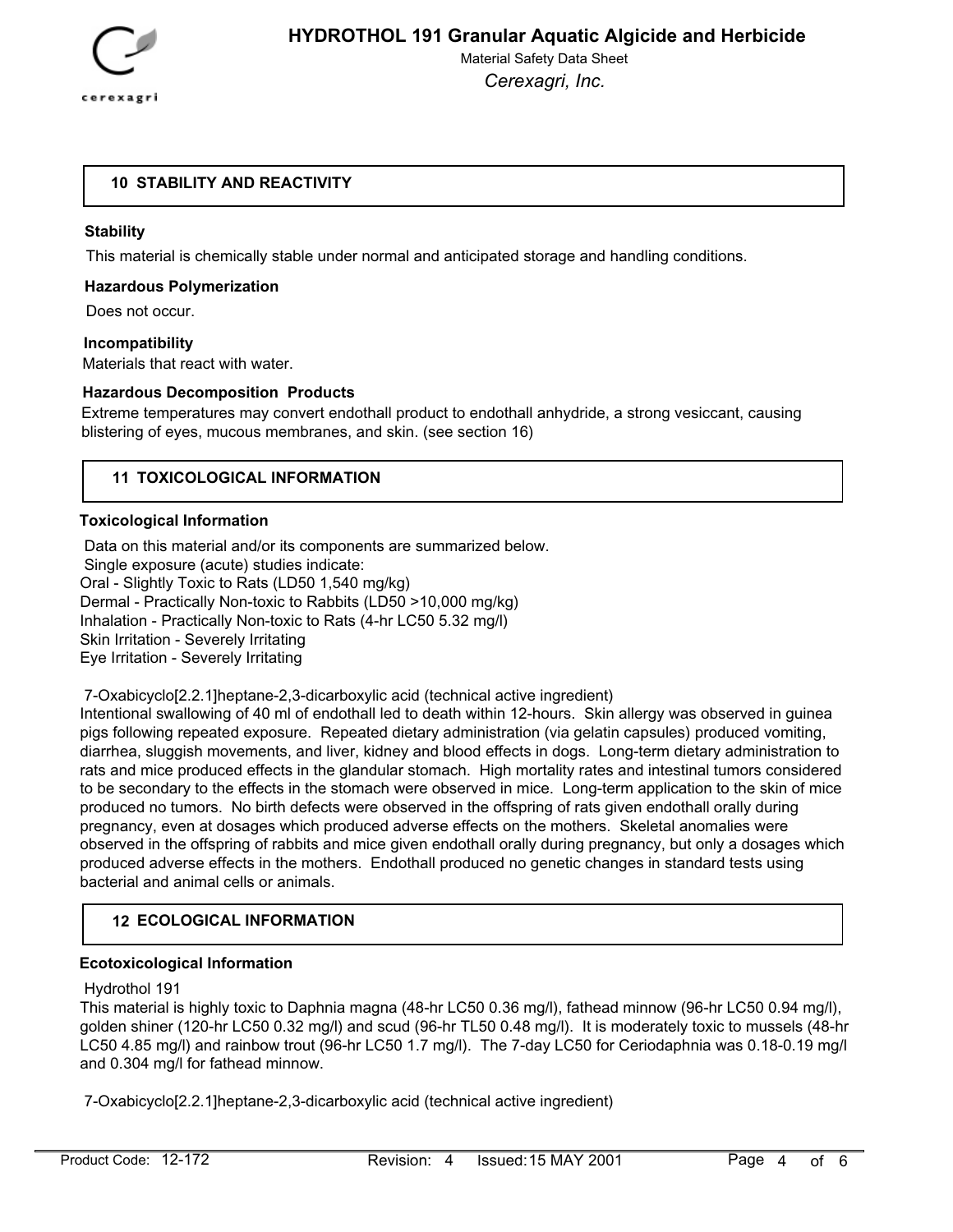

## **12 ECOLOGICAL INFORMATION**

Endothall is slightly toxic to bluegill sunfish (96-hr LC50 77 mg/l), rainbow trout (96-hr LC50 49 mg/l), Daphnia magna (48-hr LC50 92 mg/l), eastern oysters (96-hr LC50 54 mg/l), mysid shrimp (96-hr LC50 39 mg/l) and fiddler crab (96-hr LC50 85.1 mg/l). It is practically non-toxic to sheepshead minnow (96-hr LC50 110 mg/l) and common mummichog (96-hr LC50 213.9 mg/l).

Endothall has an 8-day LC50 of >5,000 ppm (bobwhite quail and mallard ducklings), a 21-day LD50 of 111 mg/kg (mallard ducks), a 30-day MATC of 19 mg/l (fathead minnows) and a 21-day MATC of 6.7 mg/l (Daphnia magna). No adverse effects were observed in mallard ducks and bobwhite quail following repeated (20-weeks) administration in the diet.

### **Chemical Fate Information**

 7-Oxabicyclo[2.2.1]heptane-2,3-dicarboxylic acid (technical active ingredient) No degradation was observed in irradiated or dark water during a 30-day test period at pH 7 or 9. Rapid degradation was observed in irradiated, but not dark, water at pH 5 (half-life <24 hours). Endothall adsorbed readily from aqueous solution on to Crosby silt loam. Endothall is not expected to bioccumulate with bioaccumulation factors (BCF) of 10 for mosquito fish and 0.003-0.008 for bluegills.

### **13 DISPOSAL CONSIDERATIONS**

#### **Waste Disposal**

 Pesticide wastes are acutely hazardous. Improper disposal of excess pesticide or rinsate is a violation of Federal law. If these wastes cannot be disposed of by use according to label instructions, contact your State Pesticide or Environmental Control Agency, or the Hazardous Waste representative at the nearest EPA Regional Office for guidance.

### **14 TRANSPORT INFORMATION**

| DOT Name                  | Not regulated            |
|---------------------------|--------------------------|
| <b>DOT Technical Name</b> |                          |
| <b>DOT Hazard Class</b>   |                          |
| UN Number                 |                          |
| <b>DOT Packing Group</b>  | <b>PG</b>                |
| RQ                        | 1000 lbs (for Endothall) |

## **15 REGULATORY INFORMATION**

| Hazard Categories Under Criteria of SARA Title III Rules (40 CFR Part 370)             |                            |           |          |
|----------------------------------------------------------------------------------------|----------------------------|-----------|----------|
| Immediate (Acute) Health Y                                                             | Fire                       | N         |          |
| Delayed (Chronic) Health N                                                             | Reactive                   | N         |          |
|                                                                                        | Sudden Release of Pressure | N         |          |
| <b>Ingredient Related Regulatory Information:</b><br><b>SARA Reportable Quantities</b> |                            | CERCLA RQ | SARA TPQ |
| Mono(N,N-dimethylalkylamine) salt of endothall                                         |                            | NE        | NE       |